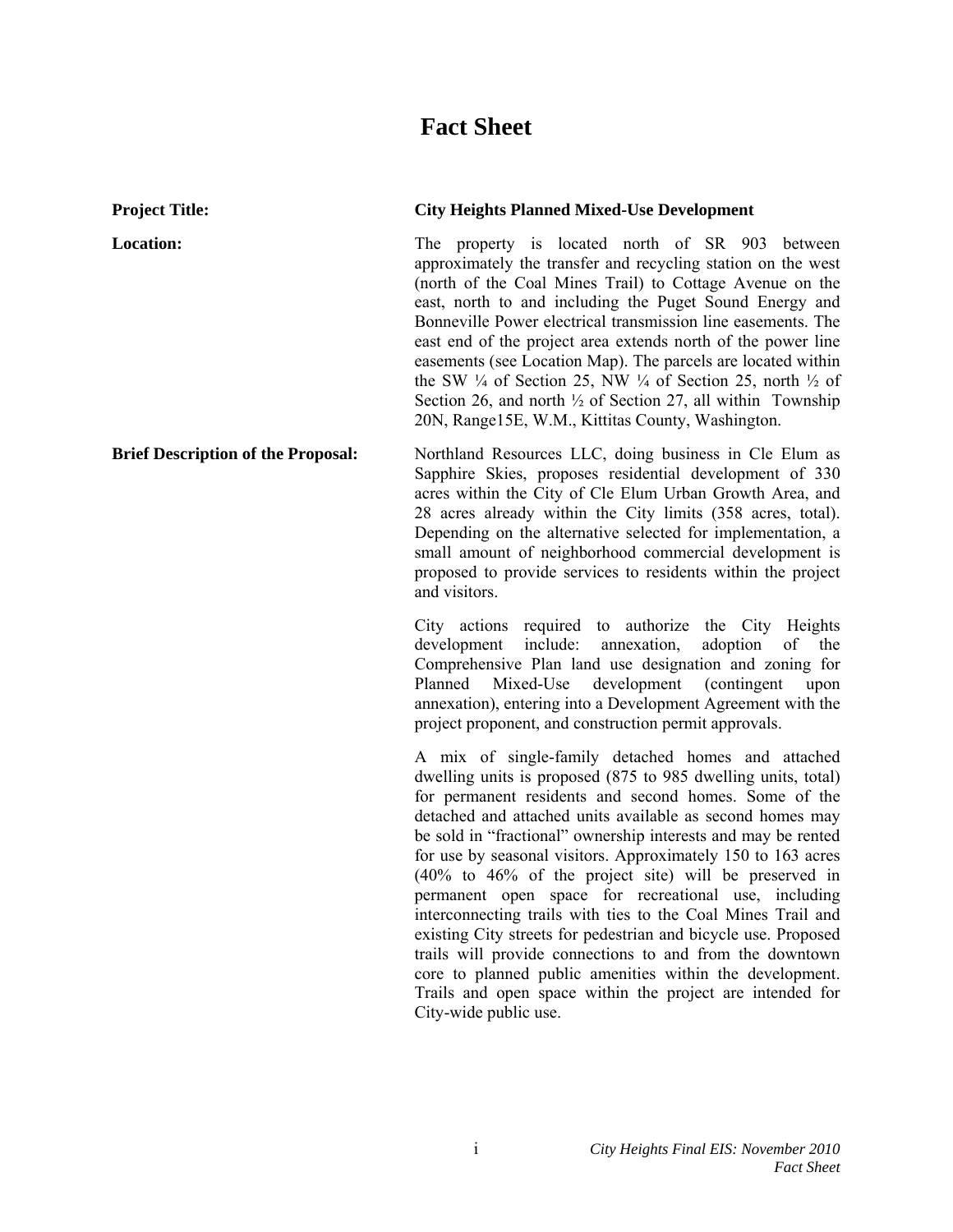**Purpose and Objectives of the Proposal:** 

-

− Develop homes in an economically-viable manner, in a desirable residential neighborhood within a master planned community.

− Achieve urban residential densities to comply with Washington State Growth Management Act (GMA) policies, in order to respond to Washington State Office of Financial Management population projections for the City of Cle Elum and its Urban Growth Area.

− Develop a mix of dwelling unit types, including singlefamily detached and attached homes for permanent residents, as well as detached and attached homes and fractional-ownership homes<sup>[1](#page-1-0)</sup> to serve the recreational housing market.

− Invigorate the downtown commercial area by increasing the population within the service area.

− Develop up to approximately 5 percent of the developable area of the site with commercial space for neighborhood services. Provide for uses that would not compete with downtown core businesses.

− Design the development to be responsive to site-specific characteristics: include significant open space and recreational amenities to preserve unique features of the site.

− Provide an interconnecting trail system to enhance the ability of the public to travel east-west through the Cle Elum area on trails through open space rather than on roads shared with vehicles.

− Provide connections to existing developed areas within the City for residents to enjoy the public amenities provided within the development, and to facilitate access to the services provided in the City's commercial core.

− Construct a stormwater management system compliant with the Washington Department of Ecology 2004 *Stormwater Management Manual for Eastern Washington*.

Implement site improvements over a period of approximately 6 to 12 years, or in response to market demand.

− Comply with City of Cle Elum Comprehensive Plan policies, zoning regulations, and development standards through the provisions of a Development Agreement between the project proponent and the City to guide the character of the project.

<span id="page-1-0"></span><sup>&</sup>lt;sup>1</sup> "Fractional" ownership homes may be detached or attached units available as second homes that may be sold or rented for use by seasonal visitors.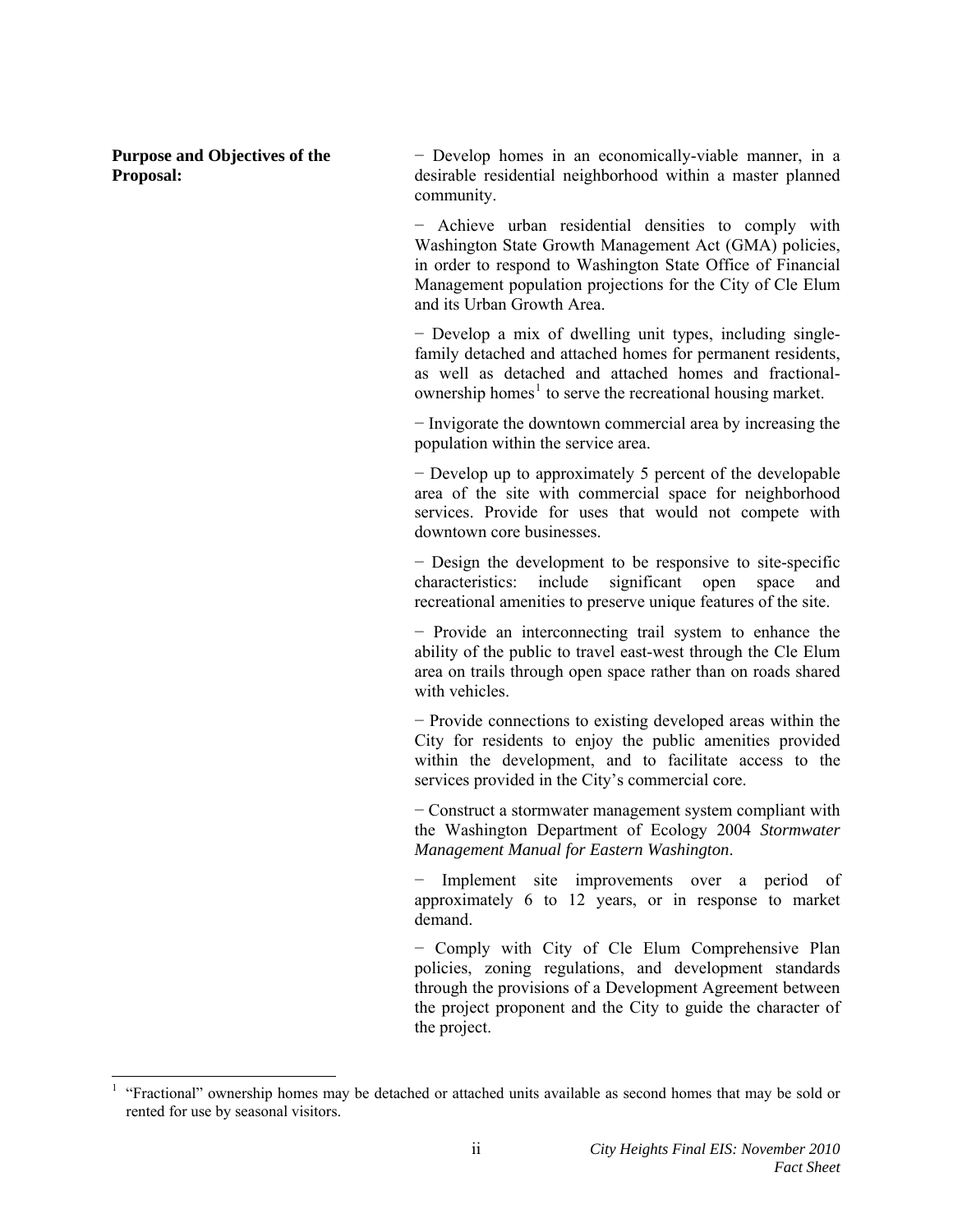**Principal Alternatives:** *Alternative 1: Preferred*. The preferred alternative would include approximately 985 dwelling units and approximately 20,000 square feet of neighborhood commercial uses. Under the preferred alternative, approximately 155 acres of the site (40% of total site area) would be preserved in parks, open space, and public amenities, walking paths, hiking trails, and multi-use path/bike access. The resident population of the development under this alternative would be approximately 2,207 persons if all units were permanently occupied. The project proponent estimates that 35% of homes under this alternative would be seasonal or second homes. Primary access to serve Alternative 1 would be provided across the Cle Elum Pines (Deneen) property to the west end of the development, Summit View, Montgomery Avenue, and Columbia Avenue. The Deneen property access route would involve a bridge crossing of Crystal Creek and the Coal Mines Trail.

> *Alternative 2: Reduced Residential Density*. The Reduced Residential Density Alternative includes approximately 875 dwelling units and approximately 40,000 square feet of neighborhood commercial development. Approximately 163 acres of open space (46% of total site area) would be preserved. There would be limited or no public amenities in the Alternative 2 development concept due to reduced resources compared to the Alternative 1 development concept; one multi-use path would be provided. The total estimated population would be approximately 1,943 persons if all units were permanently occupied. The project proponent estimates that approximately 50% of homes in this alternative would be second homes. Primary access to serve Alternative 2 would be provided from Alliance Road (to the west end of the development from SR 903), Summit View, Sixth Street, and Columbia Avenue. The Alliance Road route would involve an at-grade crossing of the Coal Mines Trail and an overcrossing of Crystal Creek. Both crossings already exist, and would need to be widened. Montgomery Avenue would be used for emergency vehicle access only.

> *Alternative 3A: No Annexation, Development within Kittitas County under Single Ownership*. The conceptual land use plan for Alternative 3A would be essentially the same as Alternative 2, with approximately 875 dwelling units and 1,943 residents based on the 4 to 5 dwelling units per acre criteria in the Kittitas County Planned Unit Development (PUD) provisions. The project proponent estimates that approximately 50% of homes in this alternative would be second homes. Approximately 40,000 square feet of neighborhood commercial development would be provided.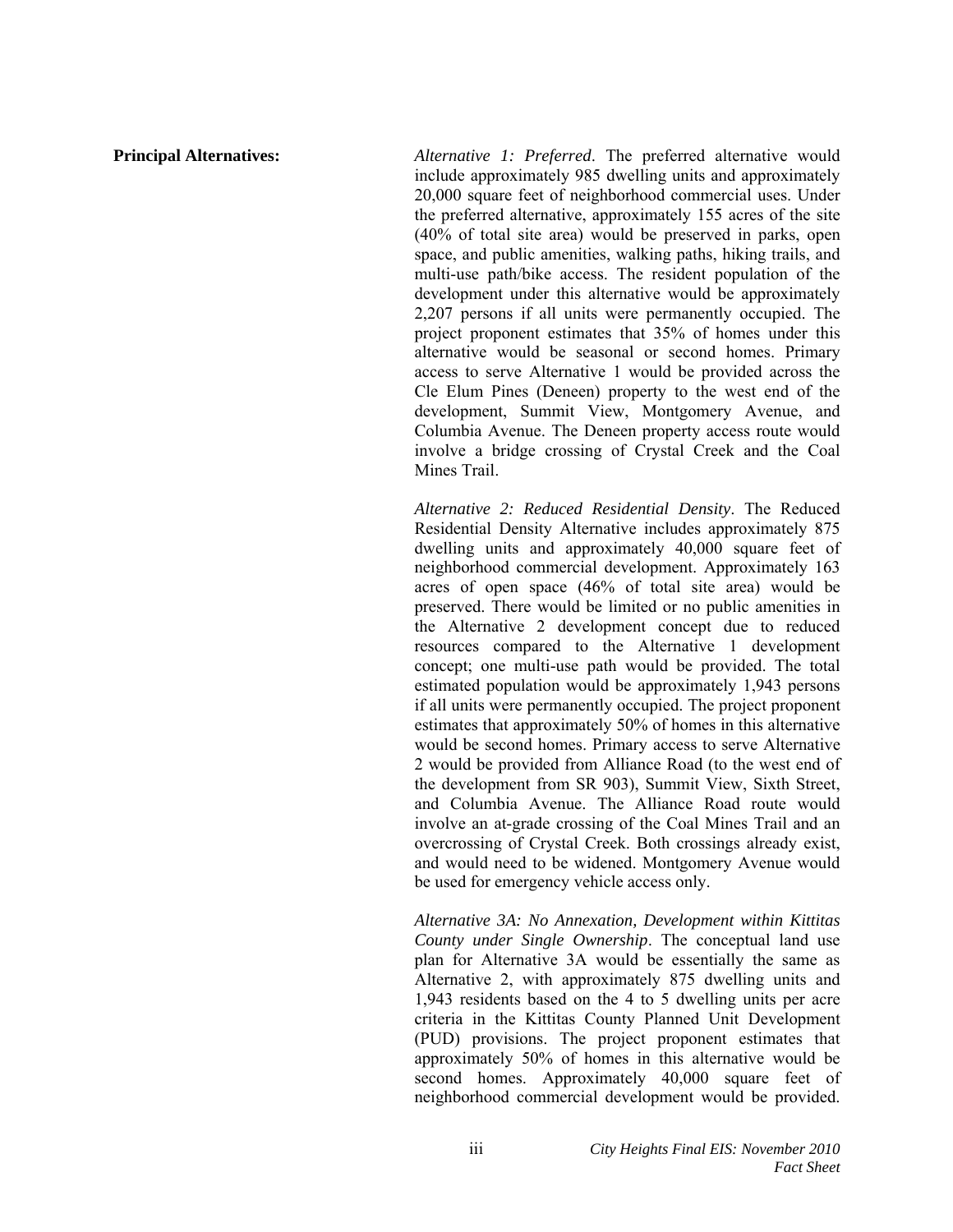All open space (approximately 163 acres) would be unimproved in Alternative 3A, with no public amenities. As with Alternative 2, primary access to Alternative 3A would be provided from Alliance Road (to the west end of the development from SR 903), Summit View, Sixth Street, and Columbia Avenue. The Alliance Road route would involve an at-grade crossing of the Coal Mines Trail and an overcrossing of Crystal Creek. Both of these crossings already exist but would need to be widened. Montgomery Avenue would be used for emergency vehicle access only.

Principal Alternatives, *continued Alternative 3B: No Annexation, Development within Kittitas County under Multiple Ownerships*. Under Alternative 3B, the property would be sold and developed in up to 17 individual parcels. There would be a possible rezone prior to sale to facilitate higher residential density than under existing zoning. Alternatively, some or most parcels would likely be developed under Kittitas County Planned Unit Development (PUD) regulations or Performance-based Cluster Plat criteria. It is estimated that the residential density under Alternative 3B would be approximately 500 lots. This alternative would not meet the objectives of the proposal or the urban residential density standards of the Washington State Growth Management Act. Development would likely occur in a discontinuous pattern over a longer period of time (although there is no time-certain for phased implementation of any of the conceptual land use alternatives). There would be no open space, trail system, or public amenities, and no commercial development with Alternative 3B. The total estimated population with this alternative would be approximately 1,150 if all units were permanently occupied, though the project proponent estimates 50% seasonal occupancy.

> *Alternative 4: No Action*. If the City Heights Planned Mixed-Use Development did not proceed, there would be no alteration to the site at this time. Northland Resources, LLC would have the discretion to decide whether to maintain ownership of the property, pursue some other use, or delay and reapply for development at some future time. The property could be sold to others for development. Based on the fact that the site is within a designated Urban Growth Area, it is presumed that it would undergo urban development sometime within the current City/County 20-year planning period (2005−2025). However, for the purpose of this analysis, it is assumed that under Alternative 4, there would be no change to the existing conditions of the property.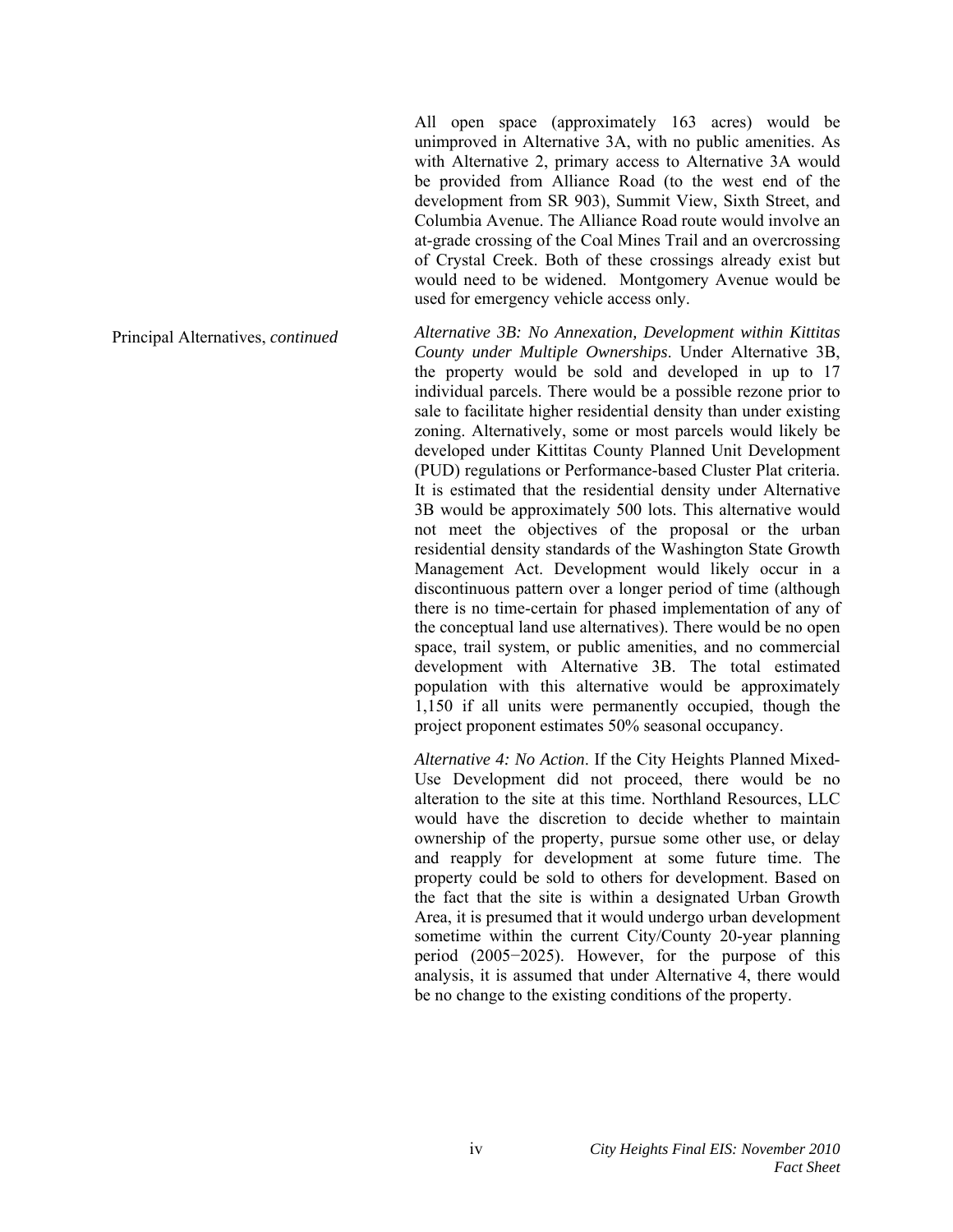| <b>Project Proponent:</b>                                                                                             | Northland Resources, LLC<br>Sean Northrop, Managing Member<br>Authorized agent of property owners Cooper Pass, LLC,<br>Highmark Resources, LLC and Green Canyon, LLC<br>206 West First Street<br>Cle Elum, WA 98922                                                     |
|-----------------------------------------------------------------------------------------------------------------------|-------------------------------------------------------------------------------------------------------------------------------------------------------------------------------------------------------------------------------------------------------------------------|
| <b>Schedule for Implementation:</b>                                                                                   | The proposal is for phased development of the project in<br>response to market demand (estimated to occur over 6 to 12)<br>years).                                                                                                                                      |
| <b>Lead Agency:</b>                                                                                                   | City of Cle Elum                                                                                                                                                                                                                                                        |
| <b>City of Cle Elum Project File</b><br><b>Numbers:</b>                                                               | SEPA File No. SEP 2009-004<br>Rezone File No. REZ 2009-01                                                                                                                                                                                                               |
| <b>SEPA Responsible Official,</b><br>project information contact person,<br>and person to whom to direct<br>comments: | Matt Morton, City Administrator<br>City of Cle Elum<br>119 West First Street<br>Cle Elum, WA 98926                                                                                                                                                                      |
| <b>Permits and Approvals Required:</b>                                                                                |                                                                                                                                                                                                                                                                         |
| City of Cle Elum                                                                                                      | Rezone<br>Development Agreement (Alternative 1 or 2)<br>PMU Final Plan Approval<br>Site Plan Review and Subdivision Approvals<br>Civil Engineering Plan Review<br>Critical Areas compliance<br><b>Grading Permit</b><br>Building Permits and Utility Connection Permits |
| Washington Department of Natural<br>Resources                                                                         | <b>Forest Practices Permit</b><br>(compliance with RCW 76.09.050)                                                                                                                                                                                                       |
| Washington Department of Ecology                                                                                      | New Water Rights, Water Rights Transfer                                                                                                                                                                                                                                 |
| <b>Washington Department of Ecology</b>                                                                               | Permits and approvals to develop a Membrane Bioreactor<br>(MBR) wastewater treatment plant (if proposed)                                                                                                                                                                |
| Washington Department of Ecology                                                                                      | NPDES Construction Stormwater Permit(s)                                                                                                                                                                                                                                 |
| U.S. Army Corps of Engineers                                                                                          | Section 404 Permit for Placement of Fill in Waters of the<br>U.S. (if any, associated with road construction)                                                                                                                                                           |
| Washington Department of Ecology                                                                                      | Section 401 Water Quality Certification<br>(if a Section 404 permit is required).<br>If on-site wetlands are confirmed to be "isolated," Ecology<br>may use an Administrative Order under 90.49 RCW to<br>authorize wetland impacts due to construction.                |
| Washington Department of<br>Fish & Wildlife                                                                           | Hydraulic Project Approval for road construction across<br>stream channels                                                                                                                                                                                              |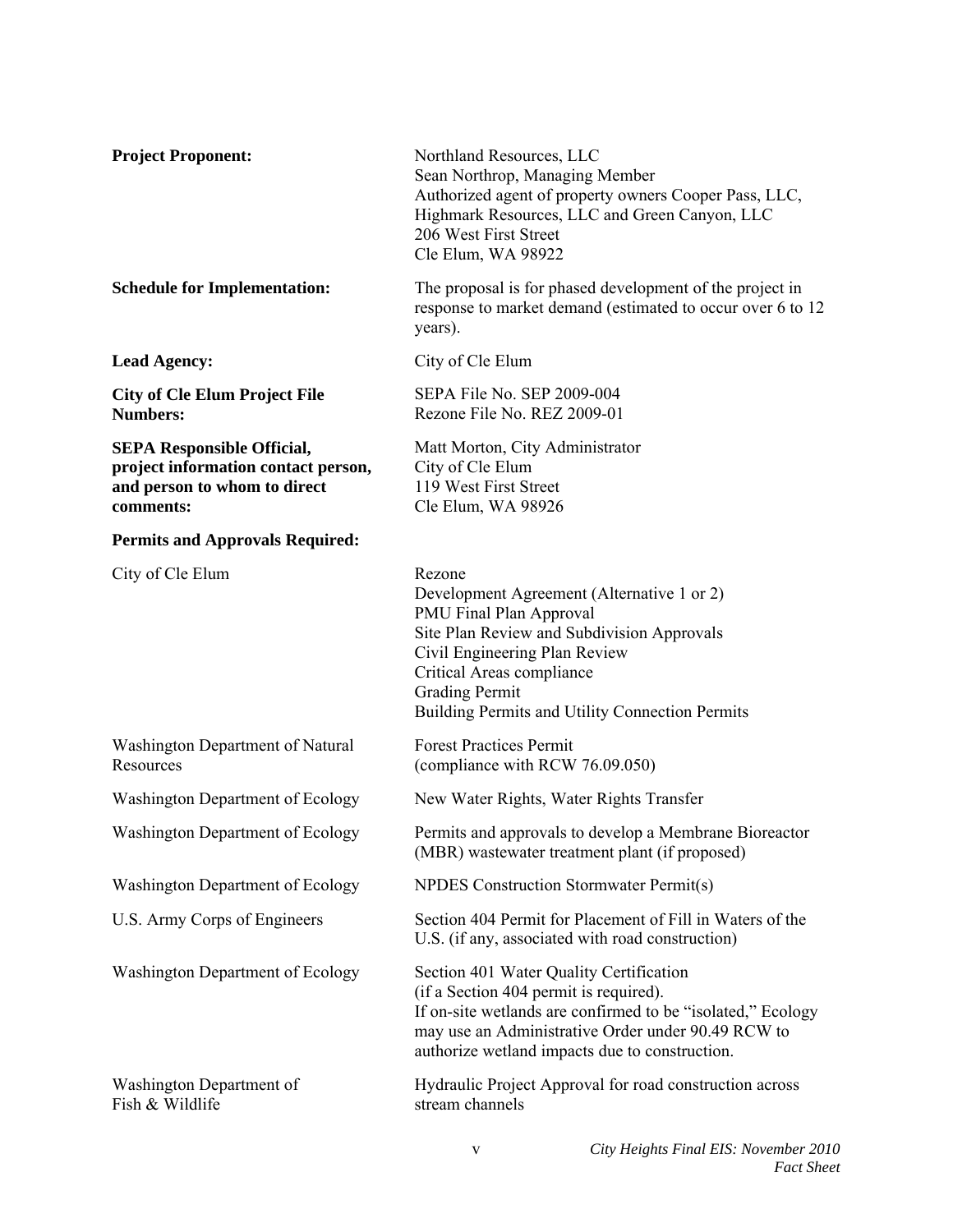| Permits and Approvals Required,<br>continued             |                                                                                                                                                                                                                                                                        |
|----------------------------------------------------------|------------------------------------------------------------------------------------------------------------------------------------------------------------------------------------------------------------------------------------------------------------------------|
| Washington Department of<br>Transportation               | Developer Agreement with WSDOT for construction of<br>access road intersection with SR 903 (possible), and for<br>utility crossings of State Route rights-of-way (possible)                                                                                            |
| Kittitas County Public Works<br>Department               | Consultation re: modifications to the SR 903/Alliance Road<br>intersection (if any)                                                                                                                                                                                    |
| Burlington Northern-Santa Fe Railroad                    | Developer Agreement with BNSF for sewer line construction<br>beneath BNSF right-of-way (possible)                                                                                                                                                                      |
| Washington State Department of Health                    | Permits and approvals to develop Group A community water<br>system(s), a Membrane Bioreactor (MBR) wastewater<br>treatment plant (possible), On-Site Sewage Disposal Systems<br>(possible with Alternative 3A or 3B), Water Treatment Plant<br>improvements (possible) |
| PSE and BPA                                              | Review of proposed improvements within electrical<br>transmission line easements                                                                                                                                                                                       |
| <b>Kittitas County</b>                                   | Planned Unit Development (PUD) or Performance-Based<br>Cluster Platting Approval (Alternative 3A or 3B)                                                                                                                                                                |
| <b>EIS Authors and</b><br><b>Principal Contributors:</b> | <b>Vicki Morris Consulting Services</b><br>Vicki Morris, EIS Primary Author and Technical Editor                                                                                                                                                                       |
|                                                          | <b>GCH Planning and Landscape Architecture</b><br>Conceptual Land Use Alternatives<br>Visual Analysis                                                                                                                                                                  |
|                                                          | <b>Encompass Engineering &amp; Surveying</b><br>Grading, Drainage and Utilities Technical Report                                                                                                                                                                       |
|                                                          | <b>ESM Consulting Engineers</b><br>Sewer System Off-Site Analysis                                                                                                                                                                                                      |
|                                                          | <b>Aspect Consulting, LLC</b><br>Geology, Phase I Environmental Site Assessment,<br>Coal Waste Rock Sampling and Analysis,<br>Groundwater Resources, Water Supply Proposal                                                                                             |
|                                                          | SubTerra, Inc.<br>Coal Mine Hazards Risk Assessment                                                                                                                                                                                                                    |
|                                                          | <b>Heffron Transportation, Inc.</b><br>Transportation System Impact Analysis and Mitigation                                                                                                                                                                            |
|                                                          | <b>Environ International Corporation</b><br>Air Quality Assessment                                                                                                                                                                                                     |
|                                                          | <b>Reiss-Landreau Research</b><br>Archaeological and Cultural Resources Investigation                                                                                                                                                                                  |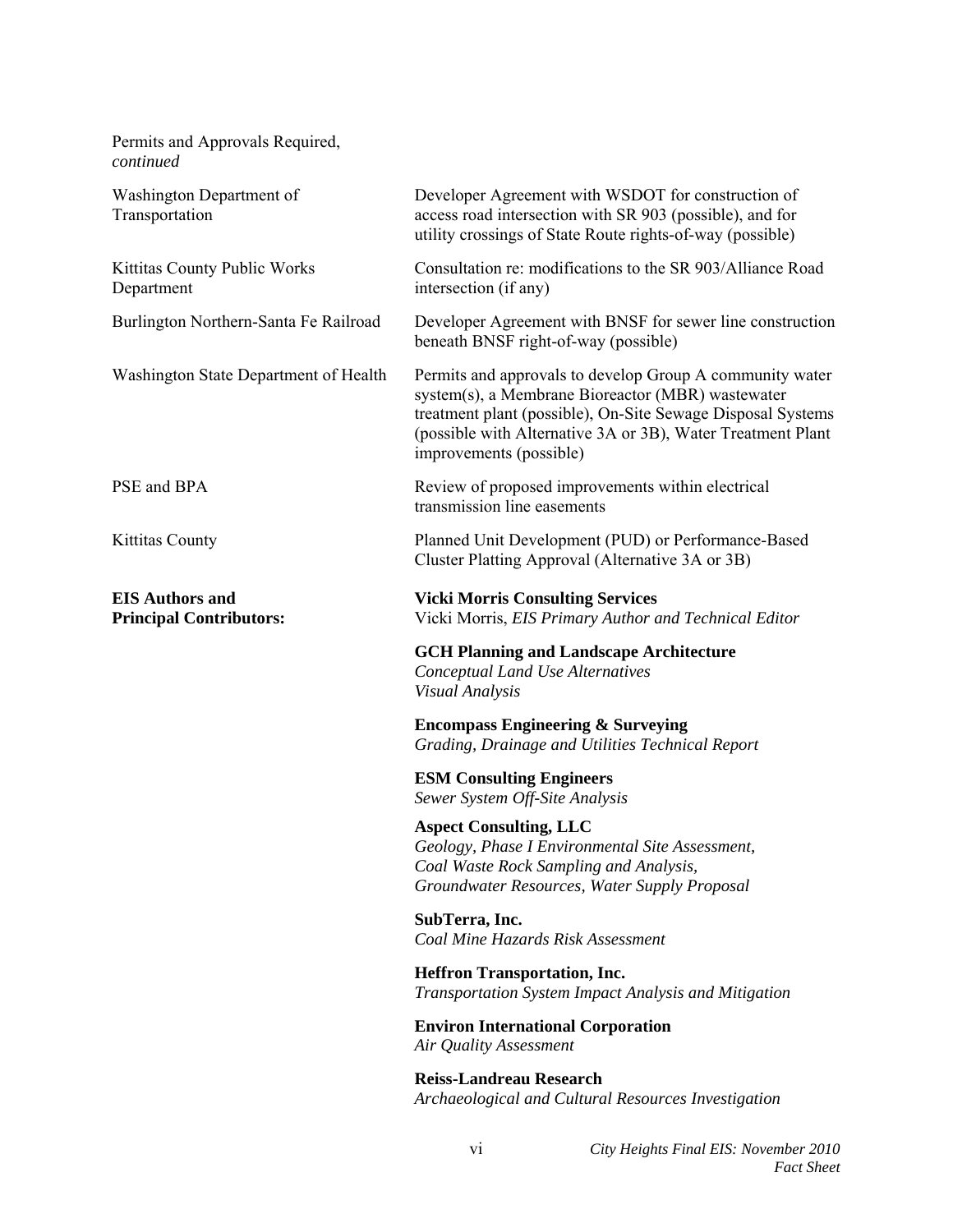| EIS Authors and Principal Contributors,<br>continued                                                                | <b>Sewall Wetland Consulting, Inc.</b><br>Wetlands and Wildlife Habitat Report                                                                                                                                                                                                                                                                                                                                                                 |  |
|---------------------------------------------------------------------------------------------------------------------|------------------------------------------------------------------------------------------------------------------------------------------------------------------------------------------------------------------------------------------------------------------------------------------------------------------------------------------------------------------------------------------------------------------------------------------------|--|
|                                                                                                                     | <b>Property Counselors</b><br><b>Fiscal Analysis</b>                                                                                                                                                                                                                                                                                                                                                                                           |  |
| <b>Final EIS Date of Issue:</b>                                                                                     | November 12, 2010                                                                                                                                                                                                                                                                                                                                                                                                                              |  |
| <b>Location of Copies of the Draft EIS,</b><br><b>Final EIS, and Technical Reports for</b><br><b>Review:</b>        | <b>City of Cle Elum</b><br><b>City Hall</b><br>119 W. First Street<br>Cle Elum, WA 98922-1159<br>www.cityofcleelum.com                                                                                                                                                                                                                                                                                                                         |  |
|                                                                                                                     | <b>City of Cle Elum Library</b><br>302 Pennsylvania Avenue<br>Cle Elum, WA 98922                                                                                                                                                                                                                                                                                                                                                               |  |
| <b>Availability of Copies of the</b><br><b>Draft EIS, Final EIS, and Technical</b><br><b>Reports to the Public:</b> | Everyone on the Final EIS Distribution List (Chapter 4) was<br>sent a CD of electronic files of the entire contents of the Draft<br>EIS, Final EIS and Technical Reports. These files can be<br>viewed electronically, or can be printed for hard-copy review.<br>Additional copies of the CD can be obtained from the City at<br>no charge.                                                                                                   |  |
| <b>Next Steps in the EIS Process:</b>                                                                               | Issuance of the Final EIS concludes the EIS process for the<br>City Heights Planned Mixed-Use Development. There is no<br>comment period on the Final EIS; however, interested<br>individuals are welcome to submit comments to the City at<br>any time during the decision-making process on this<br>application (described in Draft EIS Section 2.5, page 2-4),<br>and to participate in the Development Agreement public<br>review process. |  |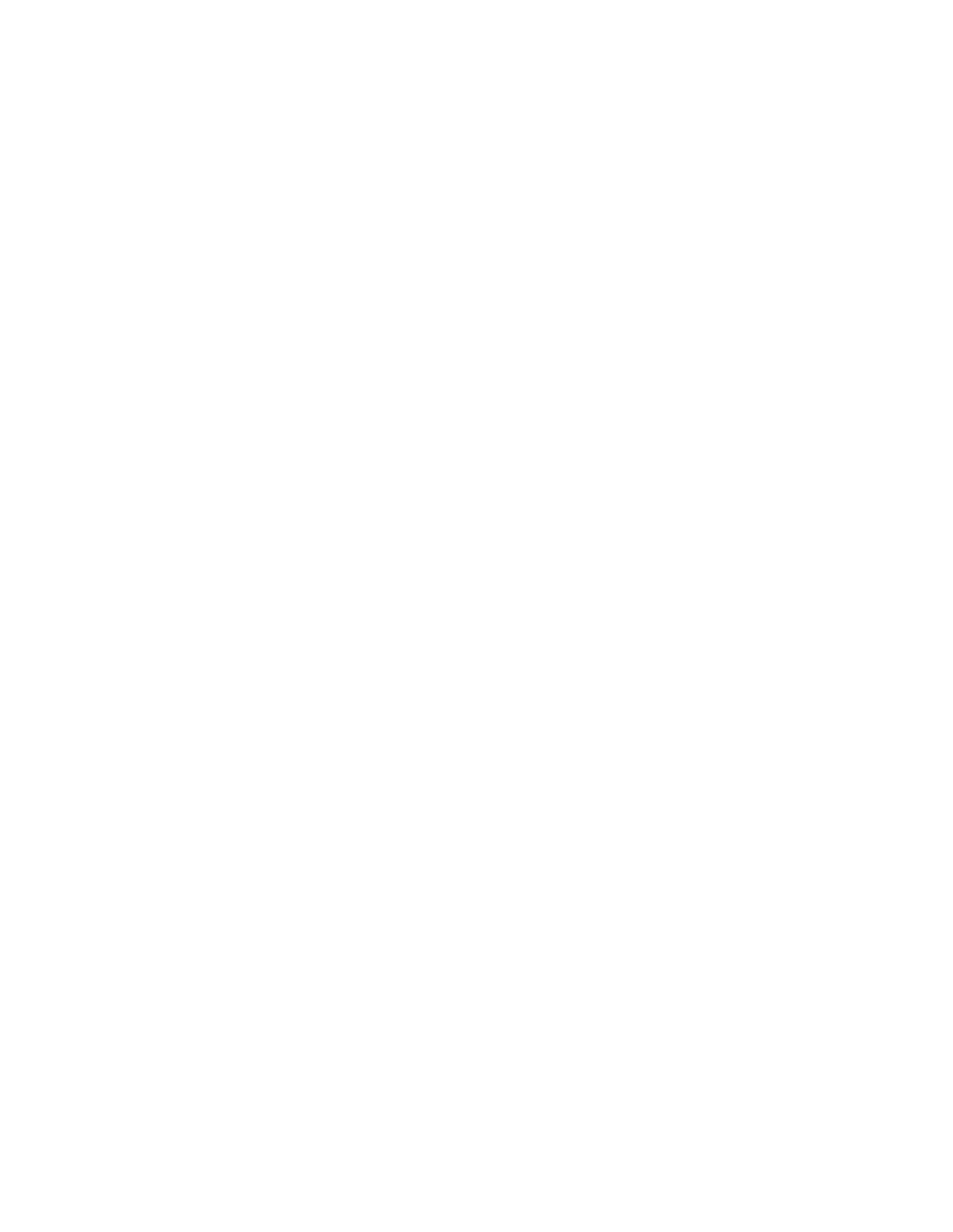## **Reader's Guide for this Final EIS**

 An Environmental Impact Statement (EIS) attempts to strike a balance between the technical information and format required by the State Environmental Policy Act (SEPA), and readability for persons interested in the project who may be unaccustomed to this manner of organizing the document. The Reader's Guide highlights the contents of this Final EIS, and suggests locations where information of interest can most readily be found.

 The Final EIS is a companion document to the Draft EIS published in April 2010. The Draft EIS contains a more extensive description of the City Heights Mixed-Use Development proposal and conceptual land use alternatives (Chapter 2 of that document). The Draft EIS also contains the entire environmental analysis of the Affected Environment, Potential Impacts, and Mitigation Measures (Chapter 3 of that document).

 The **Final EIS Table of Contents** provides a complete listing of the subjects covered in this document, and of the comments received. Lists of figures, tables, and all technical reports prepared for the project are also provided in the Table of Contents.

**Final EIS Chapter 1** briefly describes and illustrates the City Heights Planned Mixed-Use development proposal and conceptual land use alternatives. It also describes SEPA procedures followed during environmental review of the application. Potential impacts of implementing the project, and measures to avoid, minimize, or compensate for these impacts (mitigation measures) are summarized in Table 1.5 in Chapter 1. Potential cumulative effects in relation to other known development proposals within the study area are described in Section 1.6. The reader is encouraged to review more detailed information in Draft EIS Chapters 2 and 3 on any topic summarized in Chapter 1, to gain a more complete, "in-context" understanding.

 All written comments received on the Draft EIS are reproduced in **Final EIS Chapter 2**, followed by the City's response to each comment. These comments will be considered by City decision makers during their review and action on the City Heights application.

**Final EIS Chapter 3** contains an Errata Sheet: revisions, corrections, and clarifications made to the Draft EIS as a result of comments received. These minor revisions did not alter conclusions drawn in the Draft EIS.

 **Final EIS Chapter 4** is the FEIS Distribution List. Everyone on the Draft EIS Distribution List (Chapter 5 of that document), plus anyone else who commented on the Draft EIS, is included on the Final EIS Distribution List. A CD of electronic files of the entire contents of the Draft EIS, Final EIS, and Technical Reports was sent to Tribes, agencies, organizations, and individuals on the Final EIS Distribution List. These files can be viewed electronically, or can be printed for hard-copy review. Additional copies of the CD can be obtained from the City at no charge.

 The City's contact person regarding the proposed action and this Environmental Impact Statement is Matt Morton, City Administrator and SEPA Responsible Official. His address, telephone number, and email address are provided in the Fact Sheet that precedes this Reader's Guide.

 Additional public meetings will be held during the City's development review process. The date, time and location of these meetings will be announced in local area newspapers.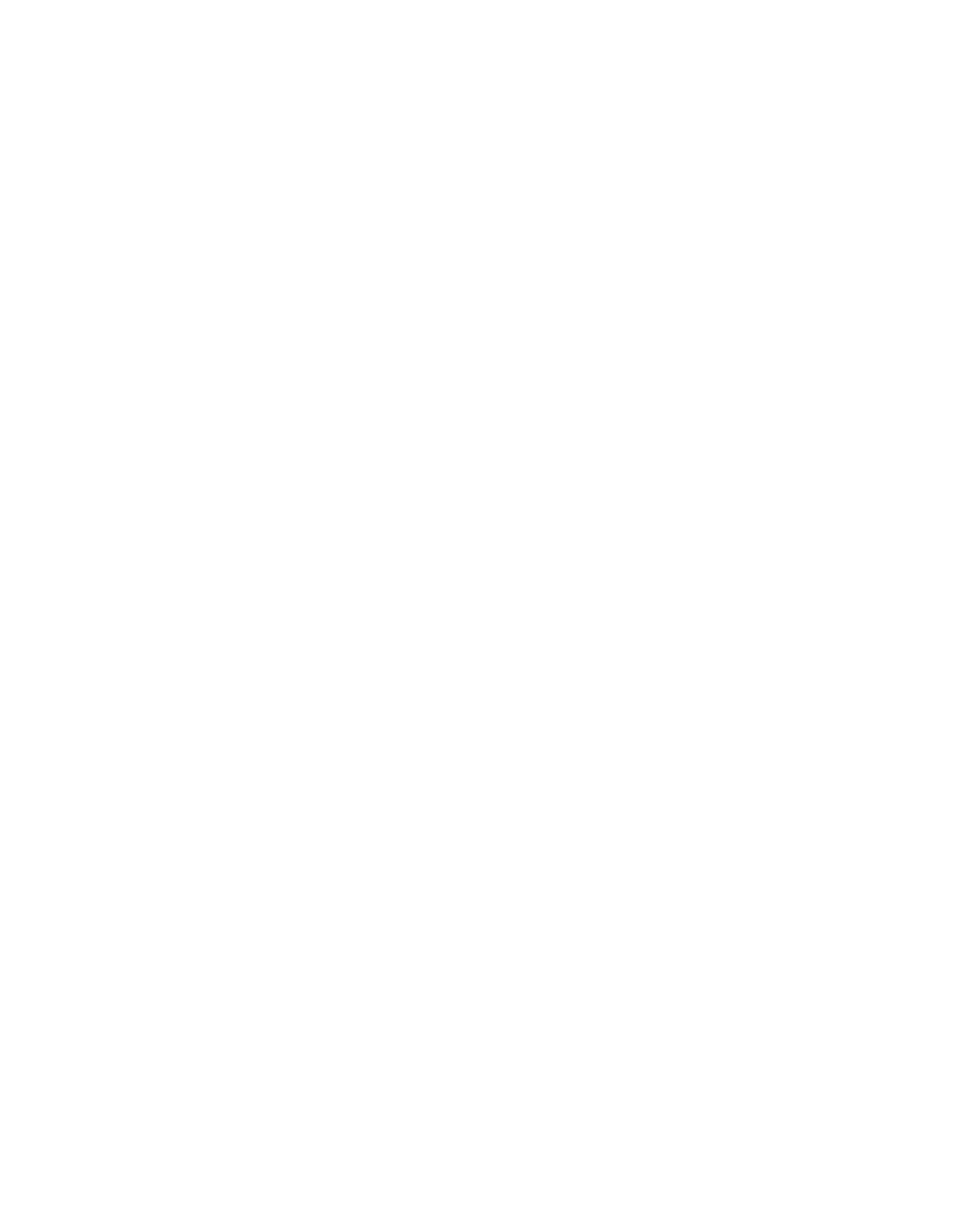# **Table of Contents**

|            | <b>Fact Sheet</b><br><b>Reader's Guide</b>                                                                    | $\mathbf{i}$<br>viii |
|------------|---------------------------------------------------------------------------------------------------------------|----------------------|
| 1.0        | <b>Summary</b>                                                                                                | $1 - 1$              |
| 1.1        | The Proposed Action                                                                                           | $1 - 1$              |
| 1.2        | Location                                                                                                      | $1 - 2$              |
| 1.3        | SEPA Procedures and Public Involvement                                                                        | $1-4$                |
| 1.4        | Conceptual Land Use Alternatives                                                                              | $1 - 5$              |
| 1.5        | <b>Significant Impacts and Mitigation Measures</b>                                                            | $1 - 13$             |
| 1.6        | <b>Cumulative Effects</b>                                                                                     | $1 - 61$             |
| 1.7        | Major Issues, Significant Areas of Controversy and Uncertainty,<br>and Issues to be Resolved                  | $1 - 64$             |
| 2.0        | <b>Comments Received and Responses</b>                                                                        | $2 - 1$              |
| 2.1        | Comments and Responses: Agencies, Tribes, and Organizations                                                   | $2 - 1$              |
|            | <b>Bonneville Power Administration</b>                                                                        | $2 - 2$              |
|            | Confederated Tribes and Bands of the Yakama Nation<br>Washington State Department of Archaeology and Historic | $2 - 4$              |
|            | Preservation                                                                                                  | $2 - 6$              |
|            | Washington State Department of Ecology                                                                        | $2 - 13$             |
|            | Washington State Department of Fish and Wildlife                                                              | $2 - 23$             |
|            | Washington State Department of Transportation                                                                 | $2 - 28$             |
|            | Kittitas County Department of Public Works                                                                    | $2 - 36$             |
|            | Kittitas County Water District #2                                                                             | $2 - 40$             |
|            | Cle Elum-Roslyn School District                                                                               | $2 - 45$             |
|            | Central Cascades Land Company                                                                                 | $2 - 51$             |
|            | Suncadia                                                                                                      | $2 - 56$             |
| 2.2        | Comments and Responses: Individuals                                                                           | $2 - 62$             |
|            | Deidre Link                                                                                                   | $2 - 63$             |
|            | Mary Lutz                                                                                                     | $2 - 65$             |
|            | Kathleen Nesse                                                                                                | $2 - 67$             |
|            | Chuck Oxley                                                                                                   | $2 - 70$             |
|            | Christine Oxley                                                                                               | $2 - 79$             |
|            | <b>Brad Page</b>                                                                                              | $2 - 89$             |
|            | <b>Bonnie Reay</b>                                                                                            | $2 - 91$             |
|            | Kathy Stancik                                                                                                 | $2 - 94$             |
|            | Judy and John Waldenmaier                                                                                     | 2-99                 |
|            | Pat Woodell                                                                                                   | $2 - 104$            |
| 3.0<br>4.0 | Errata Sheet: Revisions, Corrections, and Clarifications to the Draft EIS<br><b>Distribution List</b>         | $3-1$<br>$4 - 1$     |
|            |                                                                                                               |                      |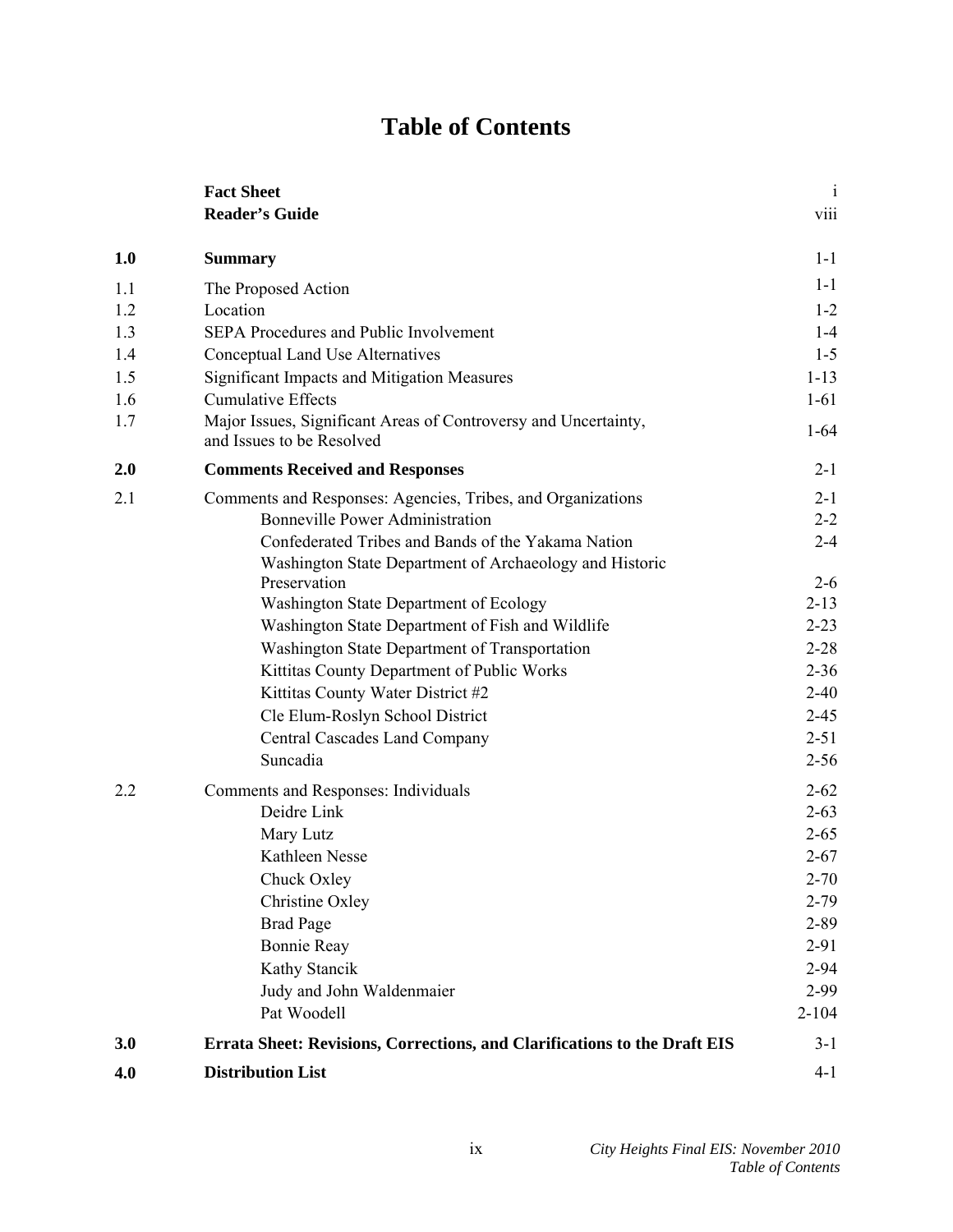### **Table of Contents**, continued

### **Technical Appendices prepared in support of the EIS:**

- **1** Abandoned Mine Lands Report
- **2** Archaeological Review and Inventory
- **3** Coal Waste Rock Sampling and Analysis
- **4** Fiscal Analysis
- **5** Grading, Drainage and Utilities Technical Report
- **6** Phase I Environmental Site Assessment
- **7** Preliminary Geology and Geotechnical Evaluation
- **8** Visual Analysis
- **9** Wetlands and Wildlife Habitat Report

**Note 1**: The Technical Appendices are available for review in a separate 3-ring binder at Cle Elum City Hall and at the Cle Elum Library. Electronic files of the Technical Appendices are also on the City Heights Final EIS CD sent to everyone on the Distribution List.

**Note 2**: Supplemental information was prepared for the *Archaeological Review and Inventory*; minor revisions were made to the *Fiscal Analysis*; and an Addendum to the *Wetlands and Wildlife Habitat Report* was prepared between issuance of the Draft EIS and Final EIS. Electronic files of these documents are on the City Heights Final EIS CD.